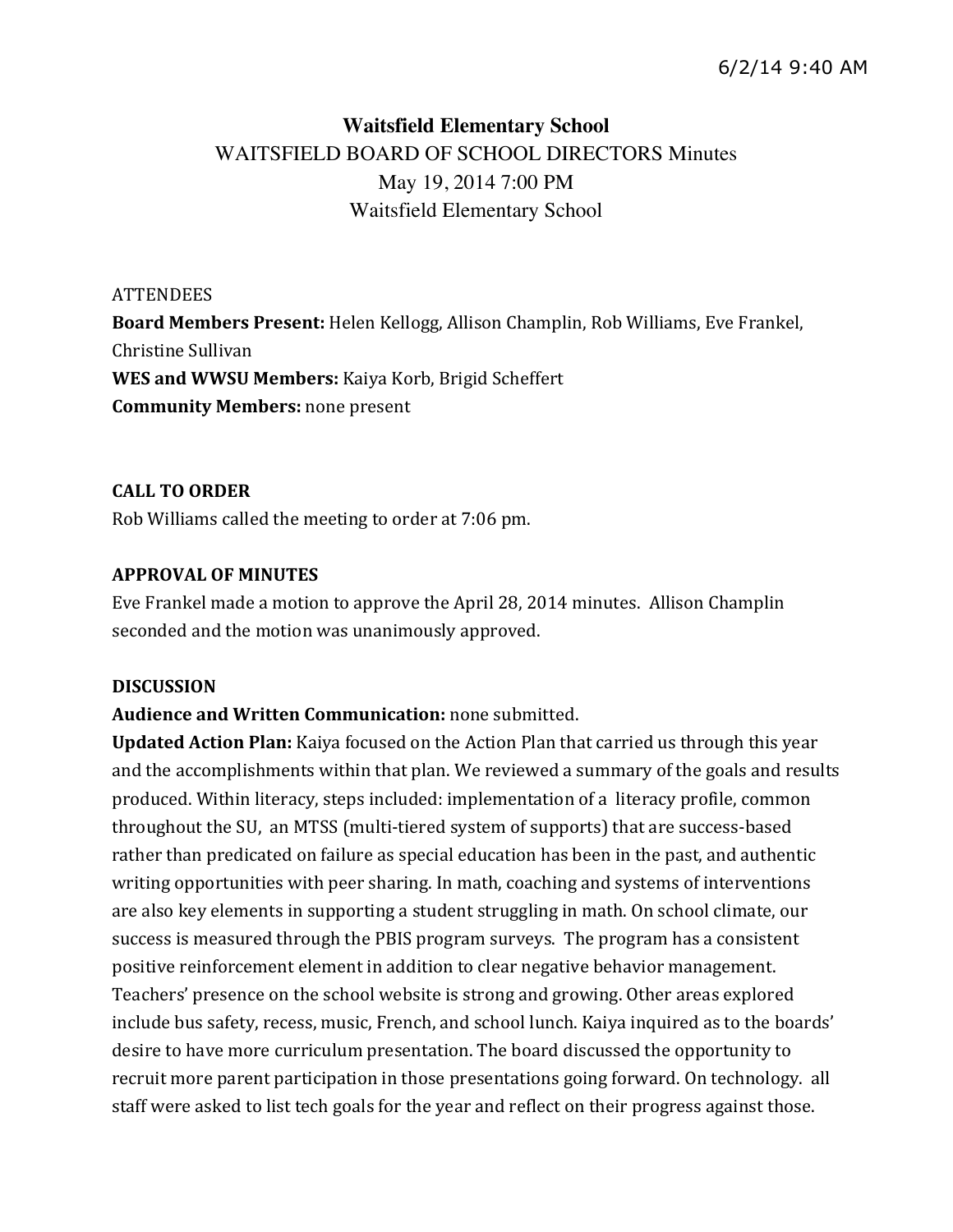**Service Meal Pricing Recommendations:** Numbers show that participation/sales did not drop with an increase in rates undertaken by other schools. Any increase we recommend will have to be taken into consideration with Fayston. Currently our general fund contributes  $~57,000$  a year as a subsidy. Kaiya recommends a \$.25 increase. The board expressed interest in that recommendation. Kaiya will pass that along to the Fayston board for consideration. Brigid noted that most school lunch programs run at a deficit.

# **ACTION**

Policy:

- F10 Student Activities and Interscholastic sports
- F13: Admission of Resident Students
- F14: Admission of Non-resident Tuition Students
- F19-R: Limited English Proficiency
- $F21 R$ : Firearms
- F23 R: Participation of Home Study Students
- $F24 R$ : Hazing
- F26: Use of Seclusion and Restraint
- $F27 R$ : Pupil Privacy Rights

Eve Frankel made a motion to move for adoption at the June meeting, policy packet 4, as identified and listed on the agenda. Allison Champlin seconded and the motion was unanimously approved.

**Food service RFP review:** The school is exploring the option to contract out the school lunch program. We received two bids: the Abbey Group proposal came in at  $\sim$ \$5,701 as a total cost not including the contribution from each school. Fitz Vogt has a combined cost of  $\sim$ \$20,577. The clear learning is that going on our own would be most costly. Brigid spoke to the strength of the Abbey Group from prior experience, but also noted that moving to them would be a step away from the home-made meals we currently enjoy. Brigid noted the option to reach out to Harwood to understand the potential to centralize the SU. Rob recommends moving forward for the next year with the current program and spend the next year researching options and seeing the Abbey Group in action. Kaiya noted the impact of the face of the person service the food on the impression of the food. Rob Williams made a motion to reject the RFPs received, to continue with the current provider and to continue to investigate options. Eve Frankel seconded and the motion was unanimously!approved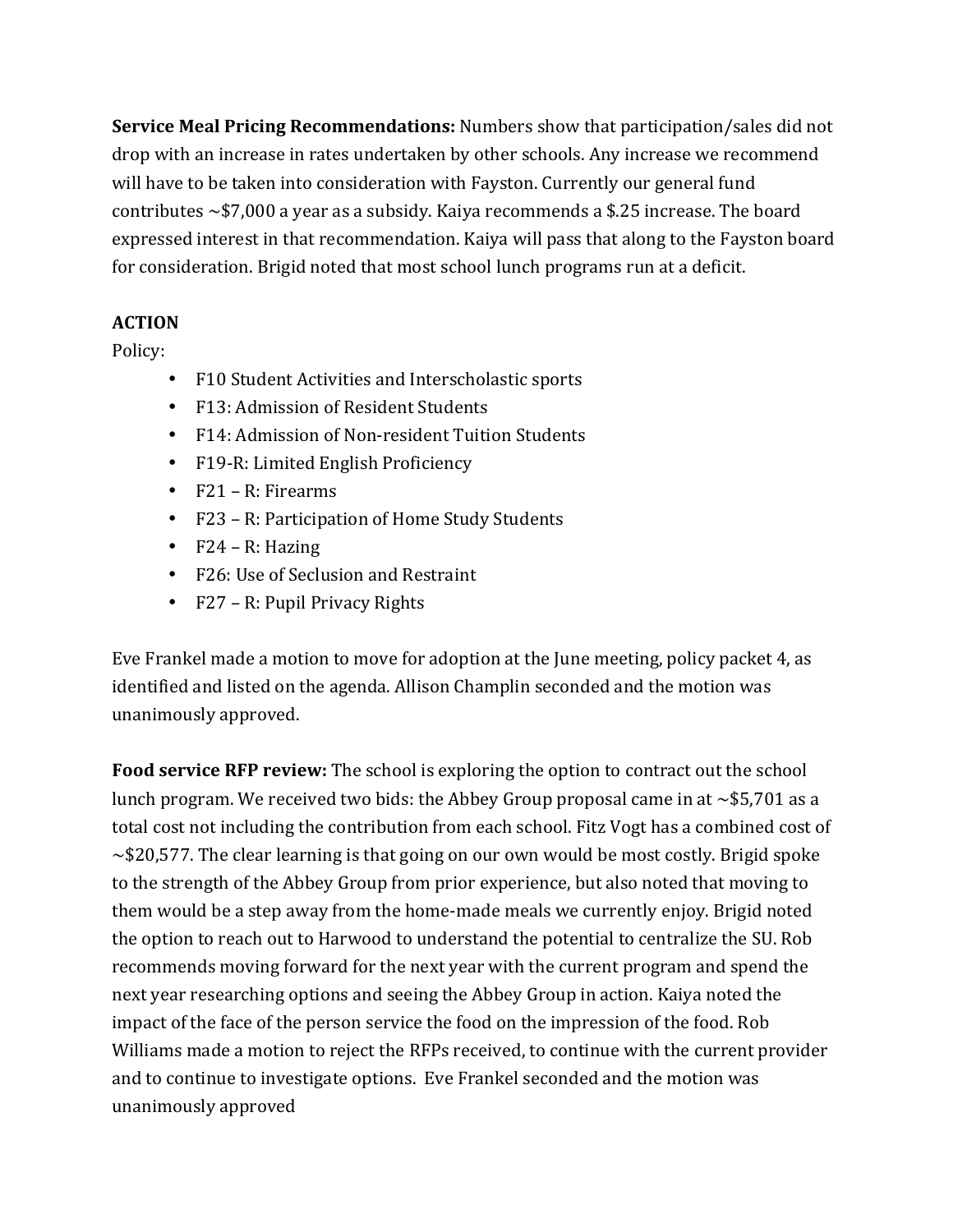### **REPORTS**

**Financial Report:** Kaiya projects a \$540 fund balance. \$37,210 remains as anticipated, but not yet spend, in the general fund.

**Principal's Report:** Kaiya spoke to the impact of the Arts Fair, walk & roll, and other events on the broader community. The artist in residence has created a space that draws kids to this previously under utlized portion of our school grounds. She noted the incredible amount of volunteer hours put in to make the residency possible. Sandy Lawton, Chris Cook, Kirsten Seibert, Elizabeth Cadwell, Eleanor Daponte, among others, gave significant time and energy. The video produced was very well received. The walk & roll program had 88% participation by students. The Bridge Street Art Fair was really well received, along with a few suggestions to improve the bike and walk parade safety. There is hiring underway for a para-educator, a health position, and the 5/6 theater program. A draft schedule for classes is in staff hands at this point in the year. Kaiya has built a Facebook page for the school and welcomes feedback on that as a tool for getting information out. She will always post information in other vehicles as well. Placement meetings are wrapping up. Currently there are 18 enrolled in the kindergarten class, with a second adult planned to be with Ann Beatie next year.

**Superintendent's Report:** Brigid is focused on the hiring season and in the process of written evaluations of key staff and administrators. Retreat planning is also underway. She is busy in Montpelier with the new secretary of education. Teacher and principal effectiveness tools at the state level will become a reference for our SU. The new education quality standards will come out with the new board startup kit. Bill 884 (school consolidation) is gaining attention. Vermont is struggling to keep up with retirement funding. To address this, every new teacher will require a \$1072 fee every year for as long as they are in service. Current teachers are grandfathered out of the program. The bill has passed, but the topic remains that this shifts the burden to the taxpayers. Eve noted that this is one of many areas that are being underfunded by the state that will be an insidious increase on our budgets. Brigid spoke to the two task forces, one being lead by Heidi Spear from Fayston, exploring alternative models for education funding.

**Washington West Representative Report:** Eve cited the special ed report in which WES emerges as efficient in our use of para-educators and other resources. All executive committee members were asked to bring their top three ideas to the June meeting that they would like addressed by the Executive Committee. Eve noted governance as a key topic. She also spoke to looking at the SU from Waterbury to Warren, with Harwood as the common denominator and asking if we are pooling our resources in an extracurricular way